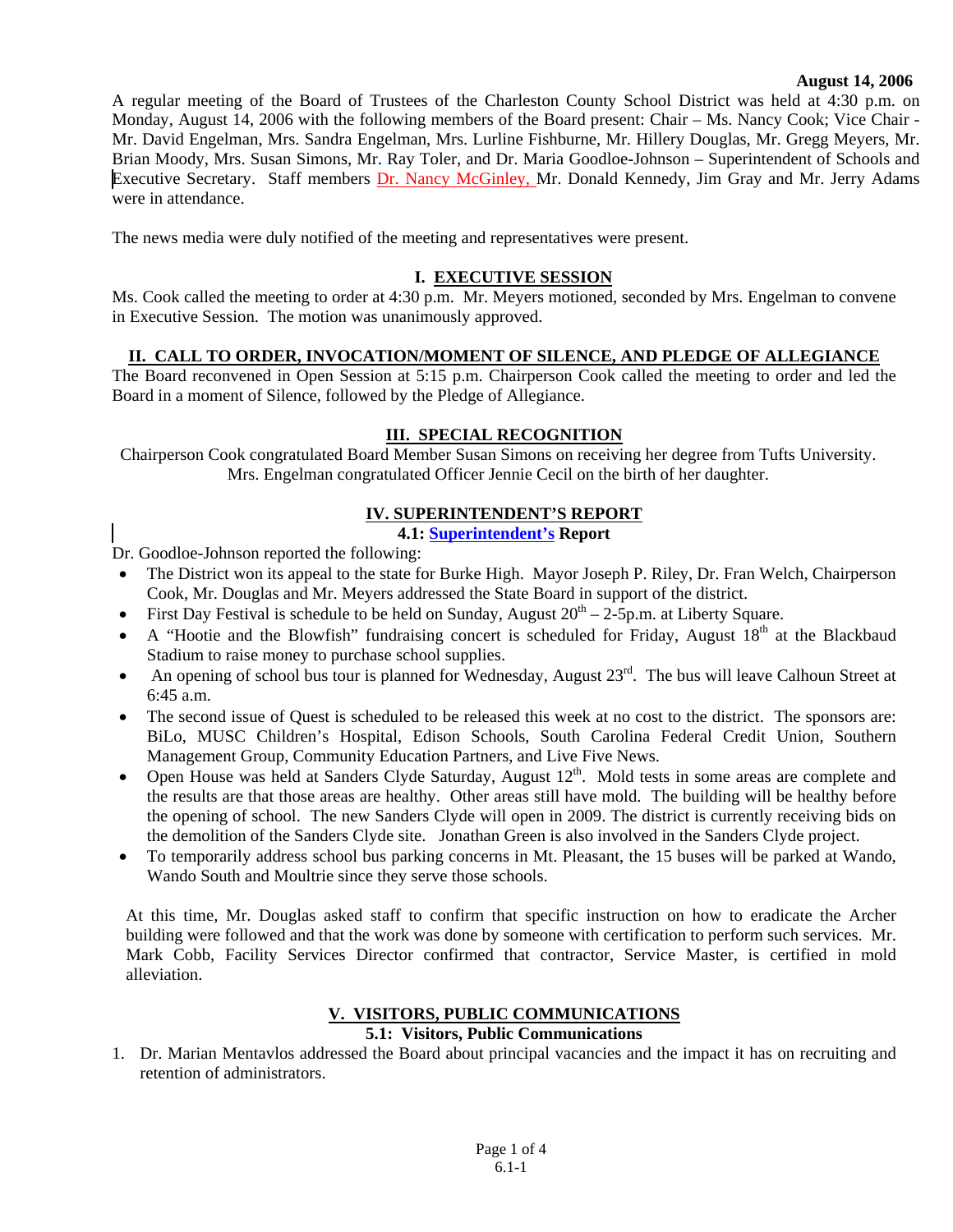- 2. Ms. Shanta Barron Chairman of the District 23 Constituent Board, Mr. Sammy Hiott District 23 Constituent Board Member, and Ms. Jameely Moore urged the County Board to approve the Constituent Board's recommendation for a principal at Jane Edwards.
- 3. Ms. Debbie Jordan shared concerns about employee safety.
- 4. Mr. Henry Copeland expressed concerns about information requested by the District 20 Constituent Board.
- 5. Ms. Marie Elliott addressed the board in support of the High School Band Uniform policy.
- 6. Ms. Lisa Sexton, Ms. Diana Ruthousha, and Ms. Pam. Kusmider expressed concerns related to address verification for students attending Buist Academy.
- 7. Ms. Elizabeth Wolowicz, representative of *People Against Rape*, requested support for curriculum on sexual awareness.
- 8. Dr. Doug Berger, a County Board candidate, urged the Board to read Jonathan Kozol's book *Shame of the Nation: the Restoration of Apartheid Schooling in America*.
- 9. Ms. Tara Lowry addressed the Board about school inequities.

# **VI. APPROVAL OF MINUTES/EXECUTIVE SESSION AGENDA ITEMS**

### **6.1: Open and Executive Session Minutes of June 26, 2006**

Mr. Meyers motioned, seconded by Mr. Moody to approve the Open and Executive Session Minutes of June 26, 2006. The motion was approved 9-0.

## **6.2: Motions of Executive Session of June 26, 2006**

The Board acted on the following Executive Session Agenda items of June 26, 2006 as follows:

1.1: Student Transfer Applications received before May 1<sup>st</sup> and after June 26<sup>th</sup>. Chairperson Cook announced that no further action would be taken on transfers received before May  $1<sup>st</sup>$  until after the  $10<sup>th</sup>$  day of school. Student Transfers received after June  $26<sup>th</sup>$  were approved with a vote of 8-1 (Douglas opposed) as follows:

- Approve transfers for requests 4, 10 (NCLB may apply), 13, 16, 18, 19, 22, and 23.
- Approve release for requests  $1, 2, 5, 7, 15, 20, 21, 27, 28, 31, 32,$  and 33.
- NCLB applies to requests 3, 5, 14, 24, 26 and 29. No Board action is needed. . (NCLB may apply to 10, too)
- Grant transfer if NCLB applies, otherwise grant release for request 29
- Upheld Denial but approve if space becomes available after May 1 for transfer requests 6, 8, 9, 11, 12, 14, 17, 25,
- 1.2: Student Transfer Requests District 10; no action was taken.
- 1.3: Student Transfer Requests District 10 Middle Schools; no action was taken.
- 1.4: Student Transfers Hunley Park ES and Lambs ES; no action was taken.

1.5: Approved recommendation for A-E Firms recommended to selection by the Selection Board and approved by the Selection Authority for RFQs: P6022 and P6023. The motion was approved 8-0-1 (Moody abstained).

1.6: Personnel Matters - The Board approved a recommendation from the Board Committee to uphold the recommendation of administration on a personnel matter. The motion was approved 9-0.

1.7: Contractual Matter – The Board approved a recommendation on a contractual matter. The motion was approved 9-0

1.8: Appointment – Principal – Jane Edwards Elementary – The Board approved the recommendation to appoint Christy Thompson to the position of principal at Jane Edwards Elementary. The motion was approved 9-0.

## **6.3: Financial Minutes of June 26, 2006**

Mr. Meyers motioned, seconded by Mr. Moody to approve the financial minutes of June 26, 2006. The motion was approved 9-0.

## **VII. MANAGEMENT REPORT(S)**

There were no Management Reports to present at this meeting.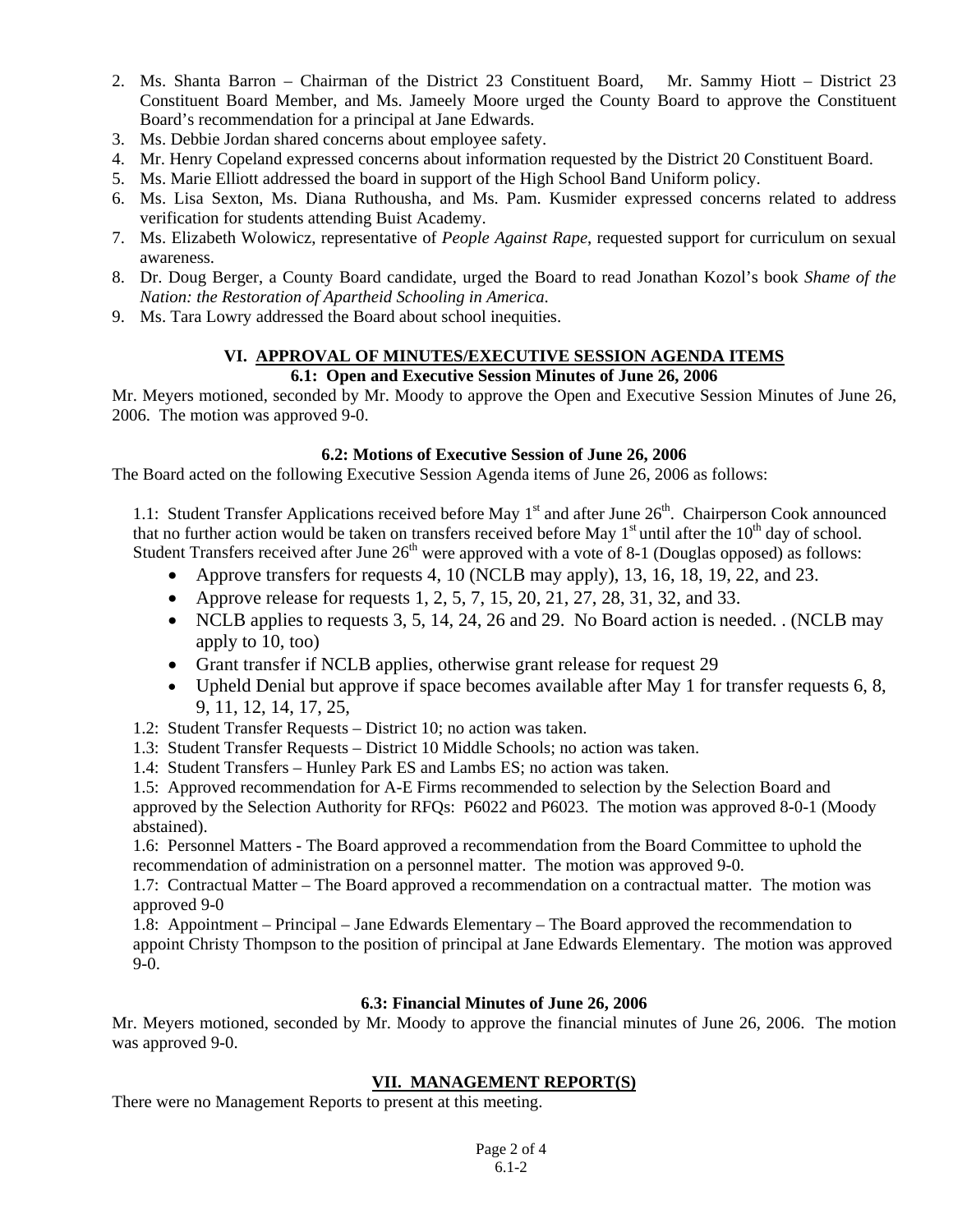### **VIII: CHARLESTON PLAN FOR EXCELLENCE**

There were no Management Reports to present at this meeting.

### **IX**. **POTENTIAL CONSENT AGENDA ITEMS**

#### **9.1: Home Instruction**

This item was pulled from the agenda; no action was taken.

### *9***.2: Policy Revisions – 1st Reading – Policies GCFB, GCKADF and IHAE**

This item was pulled from the agenda; no action was taken.

## **9.3: Policy Revisions – 2nd Reading – Policies GCFB, GDF and GDQD**

This item was pulled from the agenda; no action was taken.

.

## **9.4: Policy Revisions – Policies GBJ, GCD, GCCB, GCI, GCKAA, GCR, GD, GDB, GDCE, and GDR**

This item was pulled from the agenda; no action was taken.

#### **9.5: Procurement Code Exemption**

Mrs. Engelman motioned, seconded by Mr. Moody to approve the Procurement Code Exemption for band uniforms based on unique condition that each uniform is a custom design. The motion was approved 9-0.

#### **9.6: Boys and Girls Club of America**

Mrs. Engelman motioned, seconded by Mr. Moody to approve the recommendation for the district to enter into a contract with the Boys and Girls Club of America. The motion was approved 9-0.

### **9.7: Lease Agreement with the South Santee Senior and Community Center**

Mrs. Engelman motioned, seconded by Mr. Moody to approve the recommendation for the district to enter into an agreement with South Santee Senior & Community Center. The motion was approved 9-0.

### **9.8: Facility Use Request**

Mrs. Engelman motioned, seconded by Mr. Moody to approve the recommendation for Facility Use Request for West Ashley High. The motion was approved 9-0.

#### **9.9: Agreement to make Facility Improvements at Sterett Hall**

Mrs. Engelman motioned, seconded by Mr. Moody to approve the recommendation to enter an agreement with the City of North Charleston to make facility improvements to Sterett Hall. The motion was approved 9-0.

#### **9.10: Water Dispensing Station at St. James Santee**

Mrs. Engelman motioned, seconded by Mr. Moody to approve the recommendation for the water dispensing station at St. James Santee Elementary. The motion was approved 9-0.